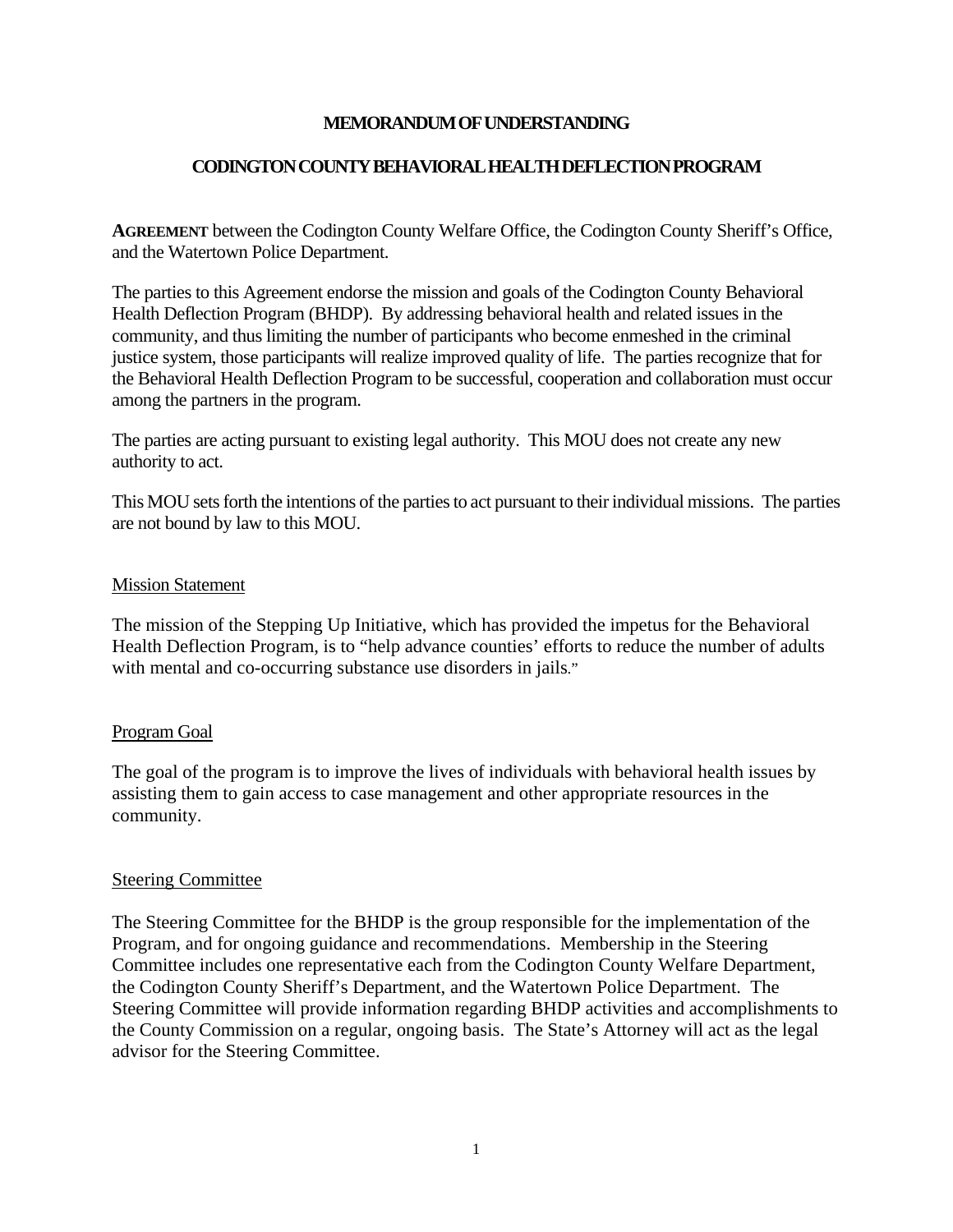# Individual Agency Responsibilities and Staff Commitments

# **Codington County Welfare Department**

- 1. The Director provides funding and administrative support for the staff member of the BHDP.
- 2. The Director manages the contract for the BHDP on behalf of the County.
- 3. The Director participates as an active member and chairs the Steering Committee.
- 4. The Director provides training to new or replacement Committee members.
- 5. The Director receives, analyzes and reports on the data collected by the BHDP staff member.

## **Codington County Sheriff's Department**

- 1. The designated representative serves on the program's Steering Committee.
- 2. The representative contributes data to the program as defined in Attachment 1 Data Sharing.
- 3. The representative provides training to a new or replacement Sheriff's Office representative, as needed.

## **Watertown Police Department**

- 1. The designated representative serves on the program's Steering Committee.
- 2. The representative contributes data to the program as defined in Attachment 1 Data Sharing.
- 3. The representative provides training to a new or replacement Police Department representative, as needed.

## **Agreement**

In creating this partnership and uniting around the goal of improving public safety, we are pledged to enhance communication and cooperation among law enforcement agencies and County Welfare. Through this linkage of services, we expect improved outcomes and effectiveness in addressing the needs of persons with behavioral health issues.

## Data Sharing

The partners agree that sharing data between and among themselves is crucial to the success of the BHDP. Thus, the partners agree to develop a plan and protocols for the collection and sharing of program data, and to share all needed data, as long as doing so does not violate any law or regulation. Any information used and collected will be for the sole purpose of the BHDP and will not be shared outside of the program. Confidentiality of the program participant is paramount.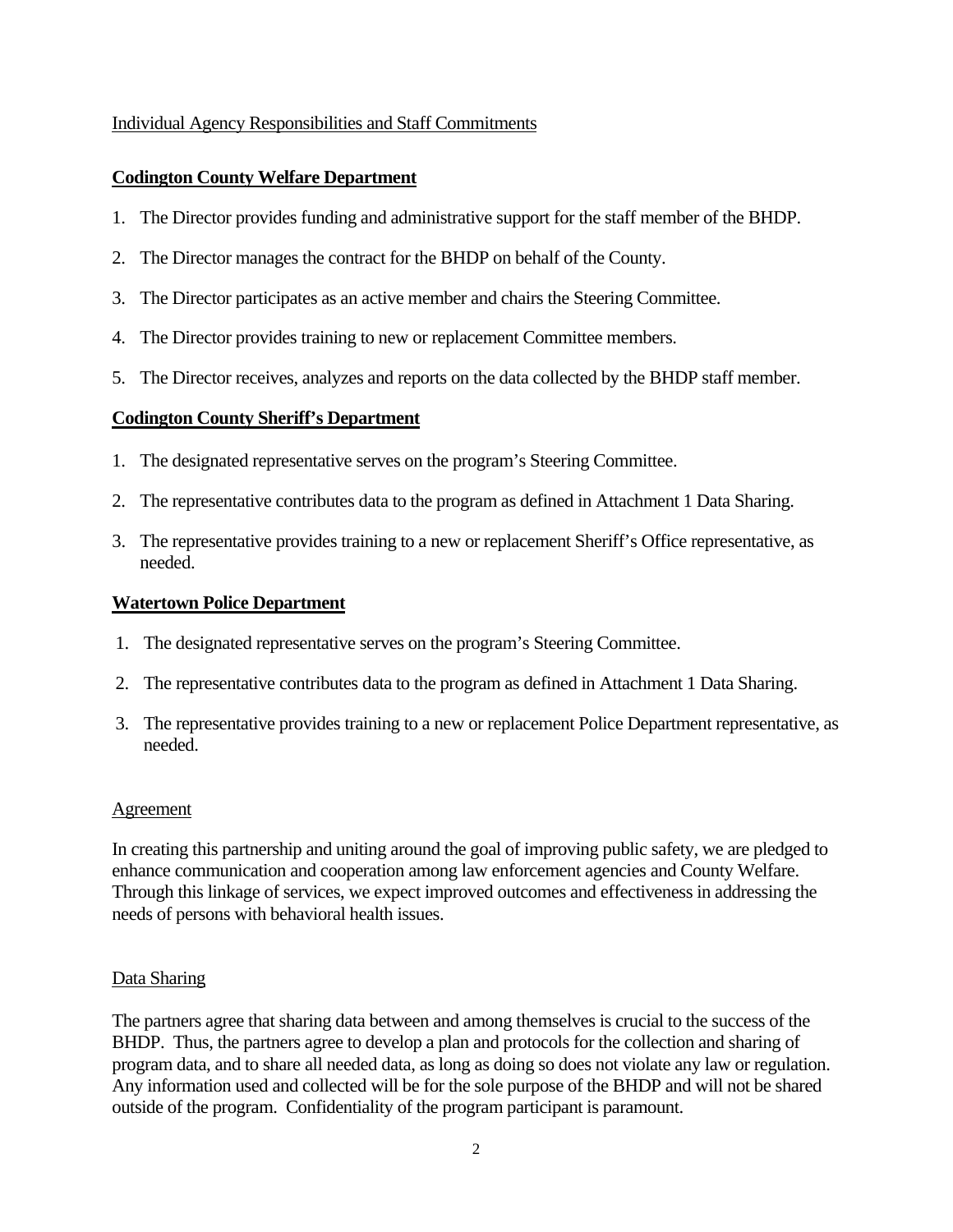## Conflict Resolution

Any conflict that arises will be referred to the BHDP Steering Committee for resolution.

#### Agreement Modifications

Any individual agency or organization wishing to amend and/or modify this Agreement will notify the BHDP Steering Committee. The Steering Committee will address the issue(s) for the purpose of modifying and/or amending the Agreement. The issue will be decided by consensus.

#### Termination of Agreement

Individual agencies or organizations contemplating termination of their participation in this Agreement shall first notify the BHDP Steering Committee of their concerns. The Steering Committee shall attempt to resolve the problem to ensure continuation of the program. If unable to resolve the problem, the individual agency or department can exercise its right to terminate this Agreement immediately for a material breach of this Agreement or by notifying all other agencies in writing a minimum of thirty (30) days prior to such termination.

This MOU is effective when it is signed by all the parties.

**IN WITNESS THEREOF**, the parties have caused their duly authorized representative to execute this Agreement.

| Sheriff<br>Codington County Sheriff's Office                 | Dated |
|--------------------------------------------------------------|-------|
| Chairman<br><b>Codington County Commissioner</b>             | Dated |
| Mayor<br>City of Watertown                                   | Dated |
| ATTEST:<br>Rochelle M. Ebbers<br><b>City Finance Officer</b> |       |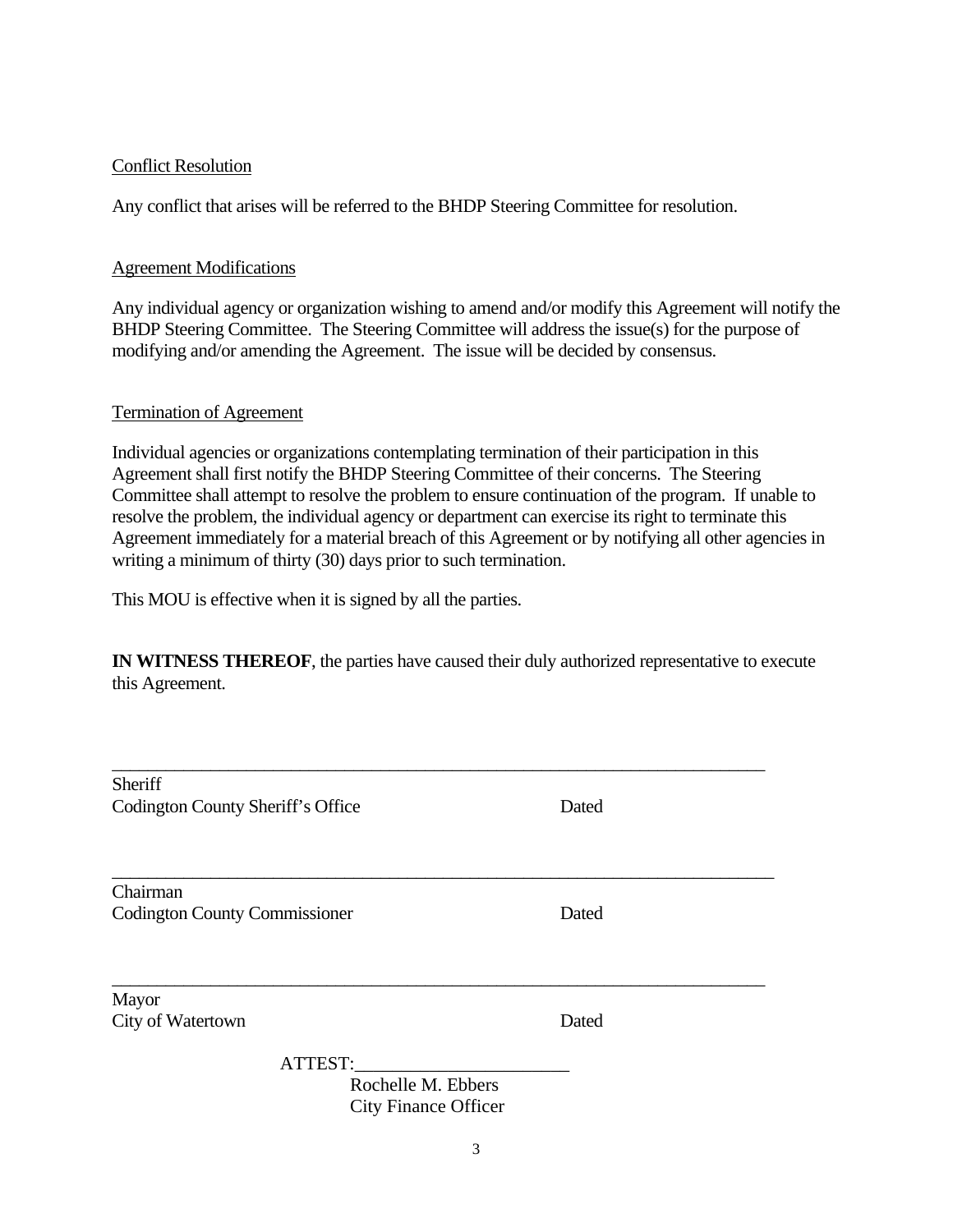# **MEMORANDUM OF UNDERSTANDING CODINGTON COUNTY BEHAVIORAL HEALTH DEFLECTION PROGRAM**

# **ATTACHMENT 1 DATA SHARING**

This attachment to the Memorandum of Understanding for the Codington County Behavioral Health Deflection Program provides detail as to the data sharing component of the Program. The details below are subject to modification upon negotiation among and agreement between the parties to the Memorandum of Understanding.

## Considerations

There are several points of common understanding that convey the spirit of this attachment:

- 1. Whenever possible, the parties will share existing data, rather than having to collect/ create new data that does not exist at the time of this agreement.
- 2. All of the parties agree that, to the extent possible, the parties wish to operate the Deflection Program efficiently, while avoiding the creation of new work for their individual staff.
- 3. The data provided to the Program will be restricted to that which is needed for the Program's purposes.
- 4. At all times, the participants in the Program will be the owners of their own data.
- 5. At all times, the participants in the Program will ensure that individual-identifiable mental health information received in the course of Program activities shall be kept confidential and nonpublic, and only disclosed to those with a law enforcement, welfare, or treatment need-to-know. *See* SDCL 27A-12-27.
- 6. All parties to the Memorandum of Understanding are bound by applicable laws and regulations at the federal and state levels.

# Data specifics

The initial data that will be provided to the Codington County Welfare Office, as the central point for the Program, includes the following as available:

- Name
- Date of Birth
- Contact Information
- Date of Call
- Time of Call and Location
- Time Spent on Call
- Case Notes
- Answer to questions:
	- o "Would this person benefit from Behavioral Health/Substance Abuse services?"
	- o "Is the person open to follow-up contact?"